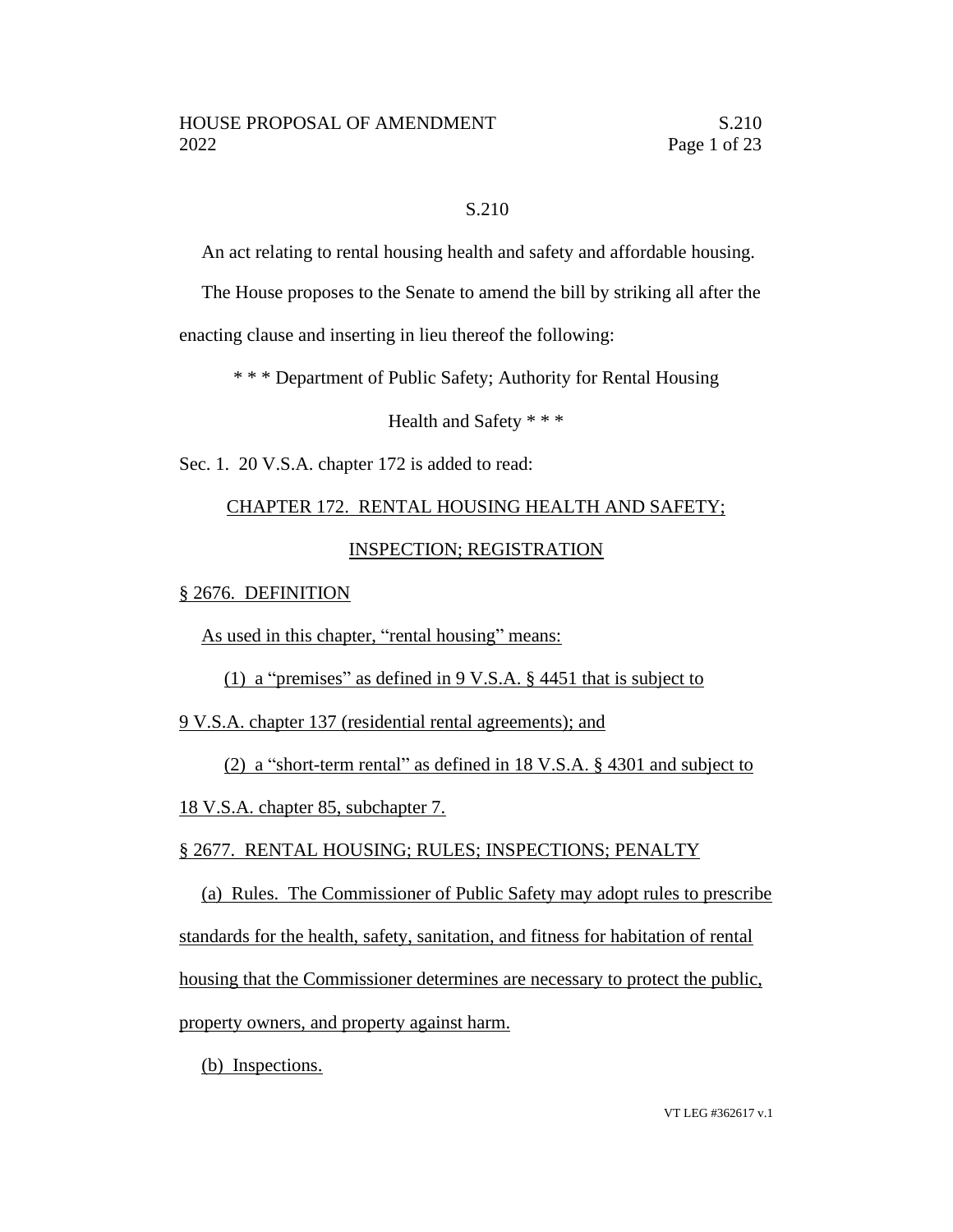(1) After adopting rules pursuant to subsection (a) of this section, the

Commissioner shall design and implement a complaint-driven system to

conduct inspections of rental housing.

(2) When conducting an inspection, the Commissioner shall:

(A) issue a written inspection report on the unit or building that:

(i) contains findings of fact that serve as the basis of one or more violations;

(ii) specifies the requirements and timelines necessary to correct a violation;

(iii) provides notice that the landlord is prohibited from renting the affected unit to a new tenant until the violation is corrected; and

(iv) provides notice in plain language that the landlord or agents of the landlord must have access to the rental unit to make repairs as ordered by the Commissioner consistent with the access provisions in 9 V.S.A. § 4460;

(B) provide a copy of the inspection report to the landlord, to the person who requested the inspection, and to any tenants who are affected by a violation:

(i) electronically, if the Department has an electronic mailing address for the person; or

(ii) by first-class mail, if the Department does not have an electronic mailing address for the person;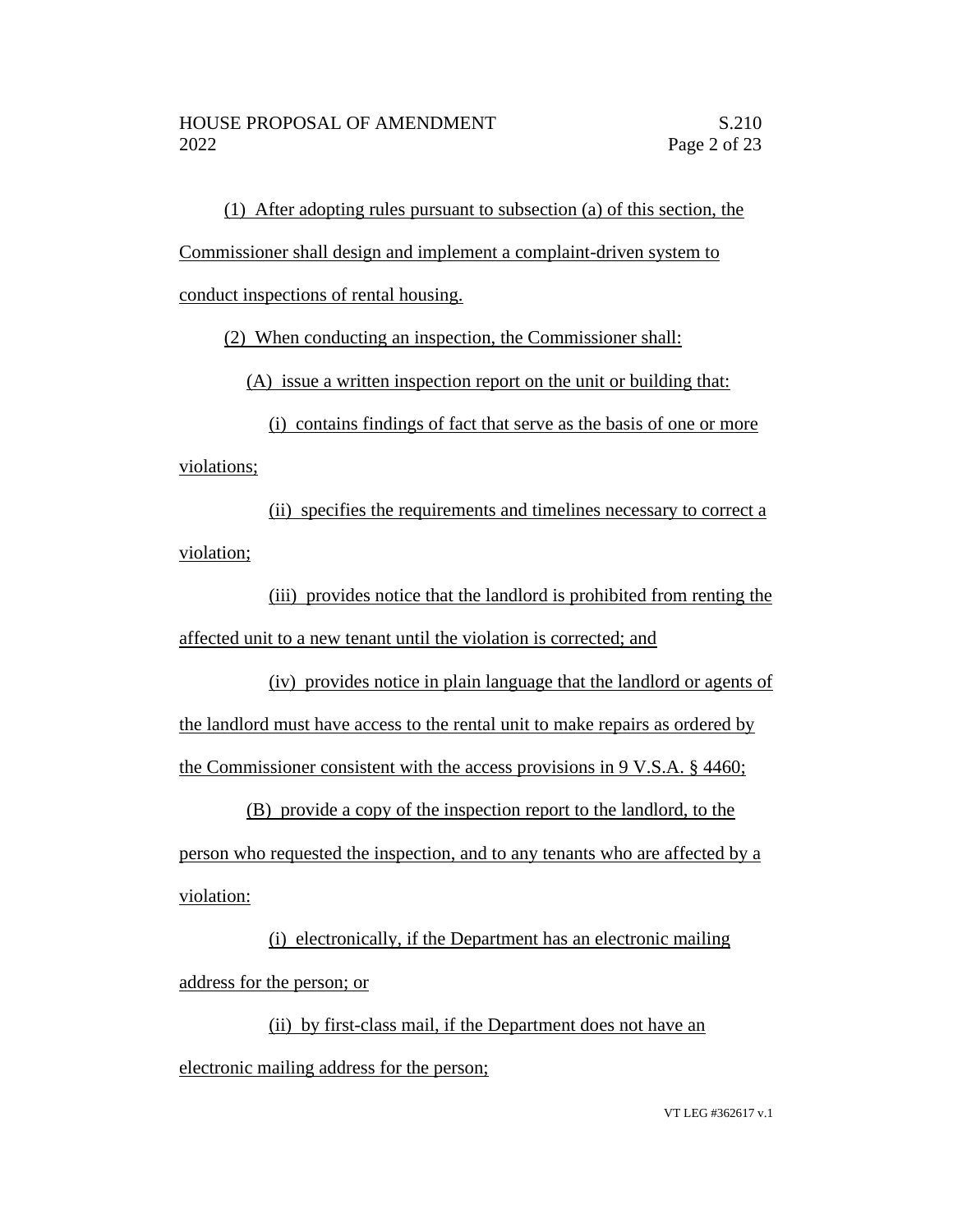(C) if an entire building is affected by a violation, provide a notice of inspection directly to the individual tenants, and may also post the notice in a common area, that specifies:

(i) the date of the inspection;

(ii) that violations were found and must be corrected by a certain date;

(iii) how to obtain a copy of the inspection electronically or by first-class mail; and

(iv) if the notice is posted in a common area, that the notice shall not be removed until authorized by the Commissioner; and

(D) make the inspection report available as a public record.

(c) Penalties. If the person responsible for a violation does not comply with the requirements and timelines specified in an inspection report issued pursuant to subsection (b) of this section, the Commissioner may impose an administrative penalty that is reasonably related to the severity of the violation, not to exceed \$1,000.00 per violation.

## § 2678. RENTAL HOUSING REGISTRATION

(a) Registration. Except as otherwise provided in subsection (b) of this section, annually on or before March 1, the owner of each unit of rental housing that in the previous year was leased or offered for lease shall pay to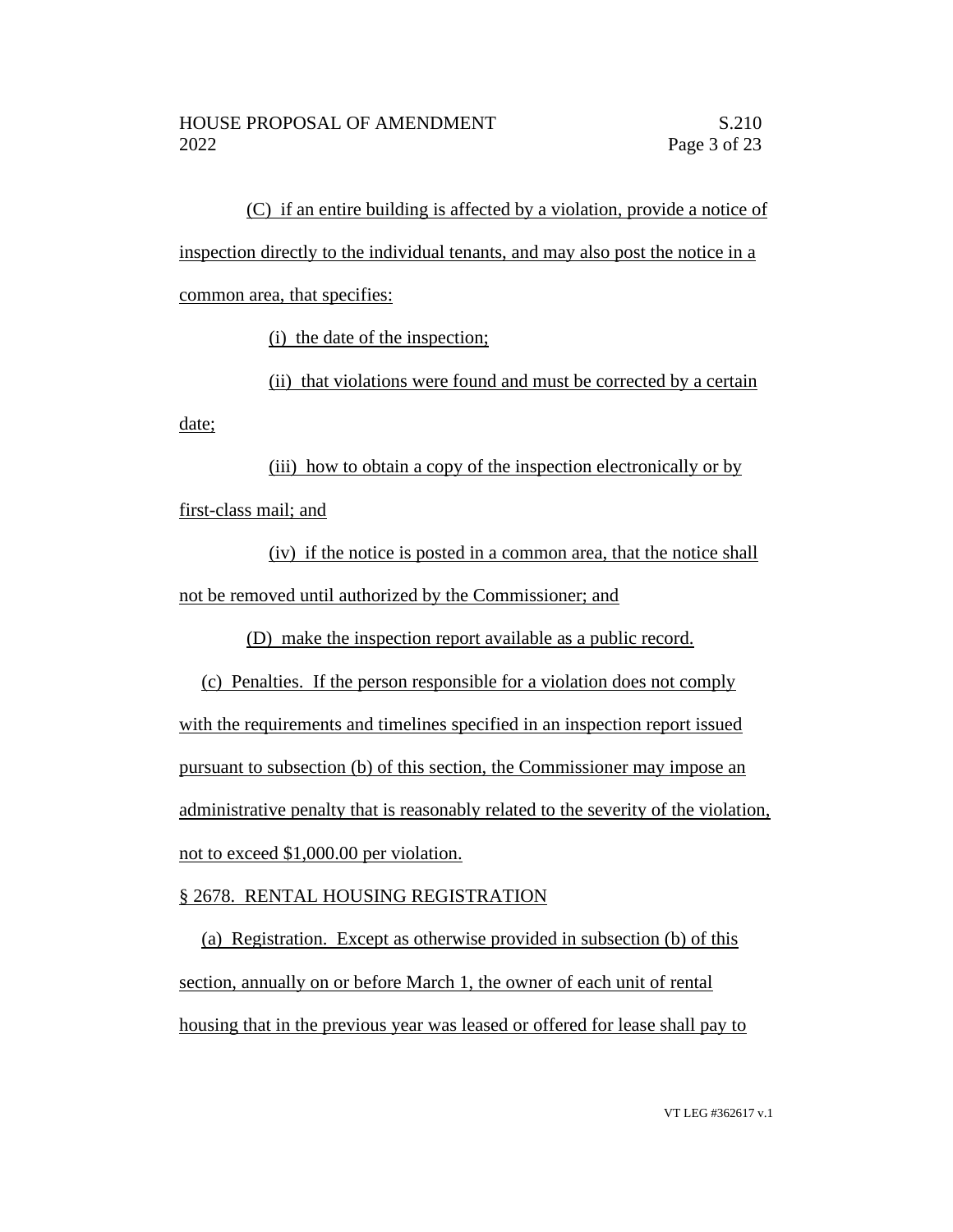the Department of Housing and Community Development an annual

registration fee of \$35.00 per unit and provide the following information:

(1) the name and mailing address of the owner, landlord, and property

manager of the unit, as applicable;

(2) the phone number and electronic mail address of the owner,

landlord, and property manager of the unit, as available;

(3) the location of the unit;

(4) the year built;

(5) the type of rental unit;

(6) the number of units in the building;

(7) the school property account number;

(8) the accessibility of the unit; and

(9) any other information the Department deems appropriate.

(b) Exceptions.

(1) Unit registered with another program.

(A) The registration requirement imposed in subsection (a) of this section does not apply to a unit that is currently registered with a municipal, district, or other local government rental housing health and safety program that requires the owner to register the unit and provide the data required in subsection (a) of this section.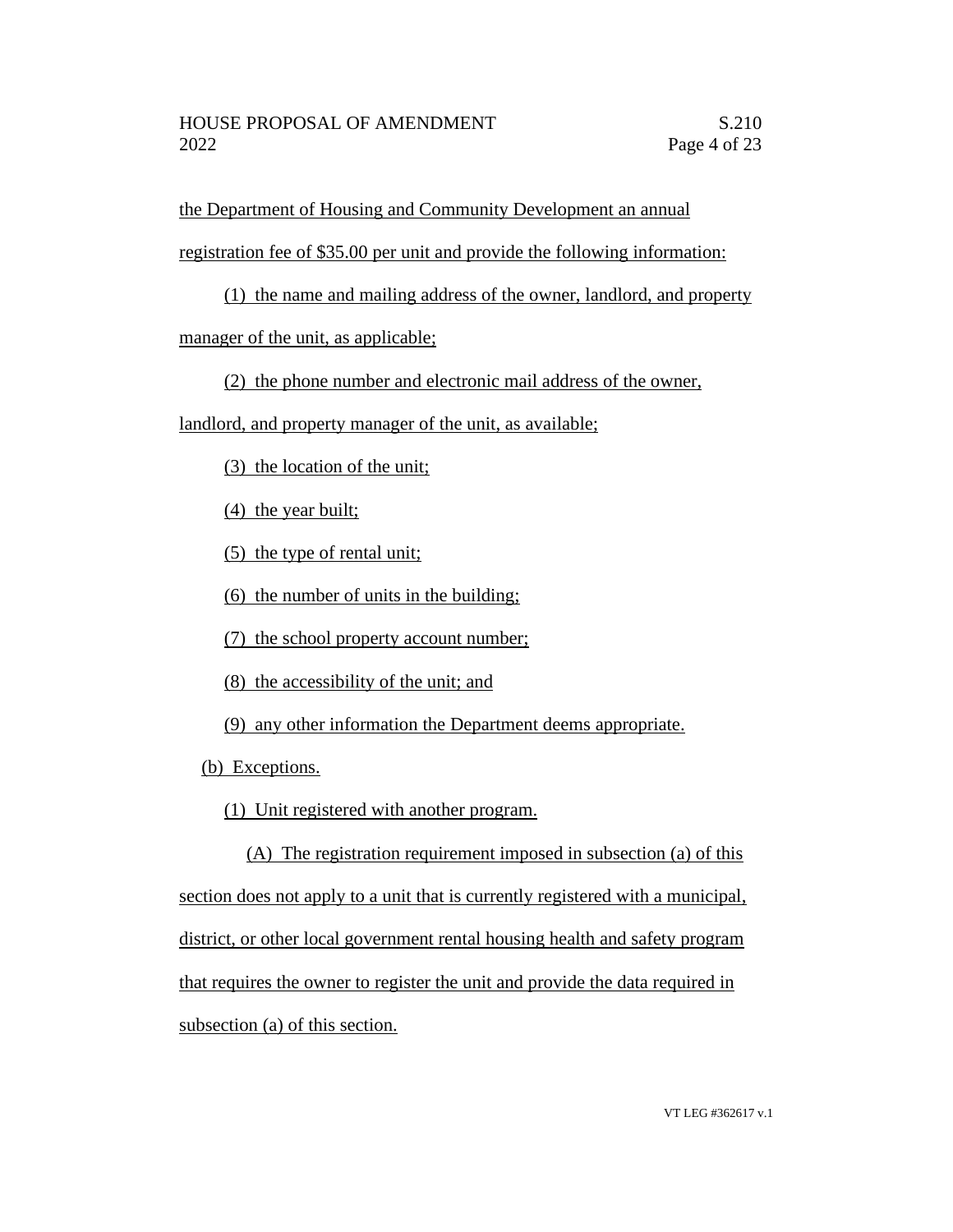(B) The fee requirement imposed in subsection (a) of this section does not apply to a unit that is currently registered with a municipal, district, or other local government rental housing health and safety program that requires the owner to register the unit and provide the data required in subsection (a) of this section and for which program the owner is required to pay a registration fee.

(2) Mobile homes.

(A) The registration requirement imposed in subsection (a) of this section does not apply to a mobile home lot within a mobile home park if:

(i) the owner has registered the lot with the Department of Housing and Community Development; and

(ii) the owner does not own a mobile home on the lot.

(B) An owner of a mobile home lot within a mobile home park who has registered the lot with the Department and who owns a mobile home on the lot that is available for rent or rented shall register the property with the Department pursuant to subsection (a) of this section and pay a fee equal to the fee required, less any fee paid within the previous 12 months pursuant to 10 V.S.A. § 6254(c).

(C) An owner of a mobile home who rents the mobile home, whether or not located in a mobile home park, shall register pursuant to this section.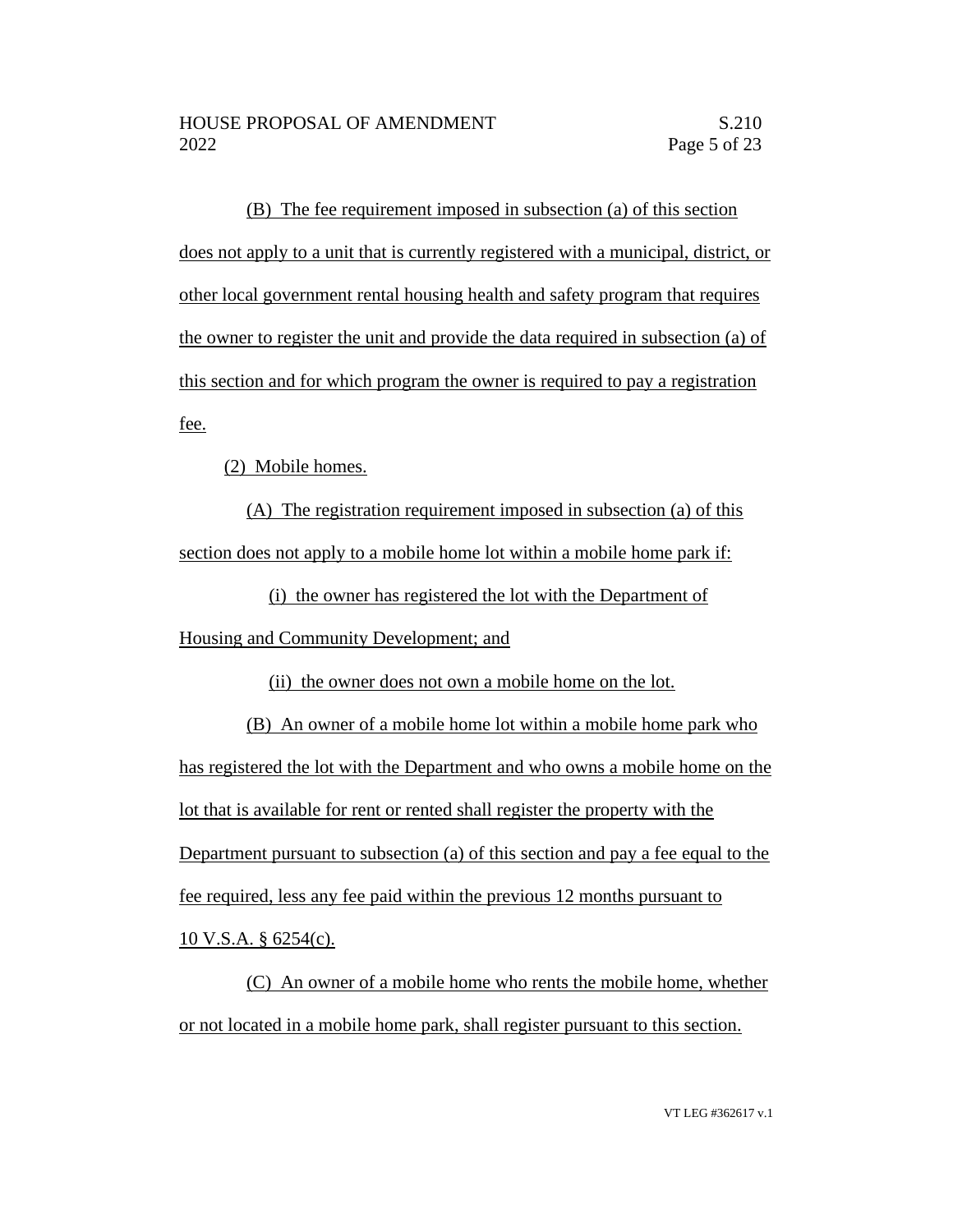(3) Unit not offered to general public. The registration and fee requirements imposed in subsection (a) of this section do not apply to a unit that an owner provides to another person, whether or not for consideration, if, and only to the extent that, the owner does not otherwise make the unit available for lease to the general public, and includes:

(A) housing provided to a member of the owner's family or personal acquaintances;

(B) housing provided to a person who is not related to a member of the owner's household and who occupies the housing as part of a nonprofit home-sharing program; and

(C) housing provided to a person who provides personal care to the owner or a member of the owner's household.

(4) Licensed lodging establishment. The registration and fee requirements imposed in subsection (a) of this section do not apply to a lodging establishment, as defined in 18 V.S.A. § 4301, that is required to be licensed by the Department of Health.

(5) Units accessory to an owner-occupied residence. The registration and fee requirements imposed in subsection (a) of this section do not apply to a property if:

(A) the property has four or fewer units; and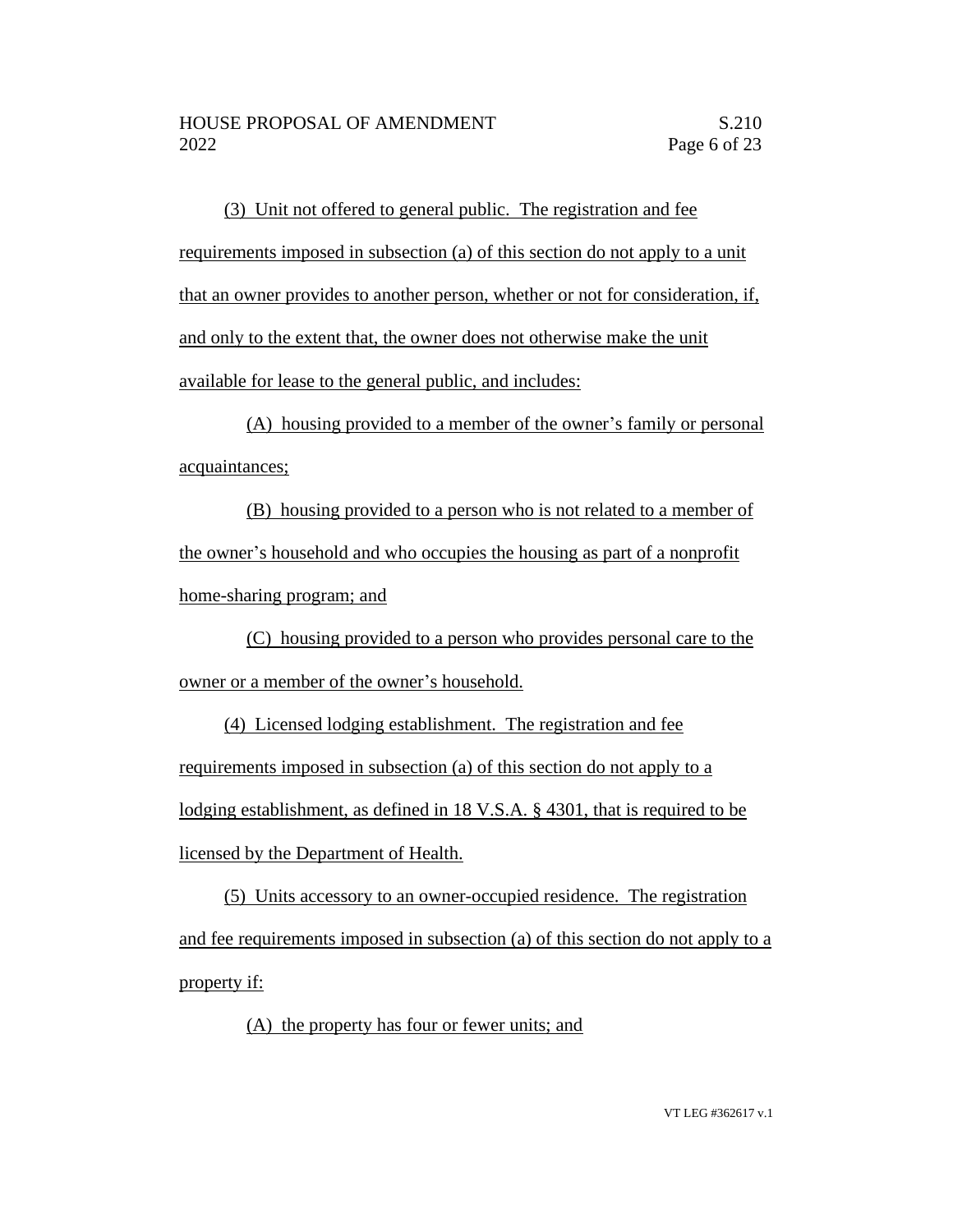(B) the owner of the property occupies one of the units as a primary residence.

(6) Nonwinterized, seasonal units. The registration and fee requirements imposed in subsection (a) of this section do not apply to a seasonal unit that is unheated and unavailable for rent during the winter months.

(7) Units rented for fewer than 90 days. The registration and fee requirements imposed in subsection (a) of this section do not apply to a unit that is rented for fewer than 90 days per calendar year.

(8) Housing provided as a benefit of farm employment. The registration and fee requirements imposed in subsection (a) of this section do not apply to a unit of housing that is provided as a benefit of farm employment, as defined in 9 V.S.A. § 4469a(a)(3).

(c) Administration.

(1) The Department of Housing and Community Development shall maintain the registry of rental housing data in coordination with the Department of Public Safety, the Department of Health, the Enhanced 911 Board, and the Department of Taxes.

(2) Upon request, and at least annually, a municipal, district, or other local government entity that operates a rental housing health and safety program that requires registration of a rental housing unit and a fee for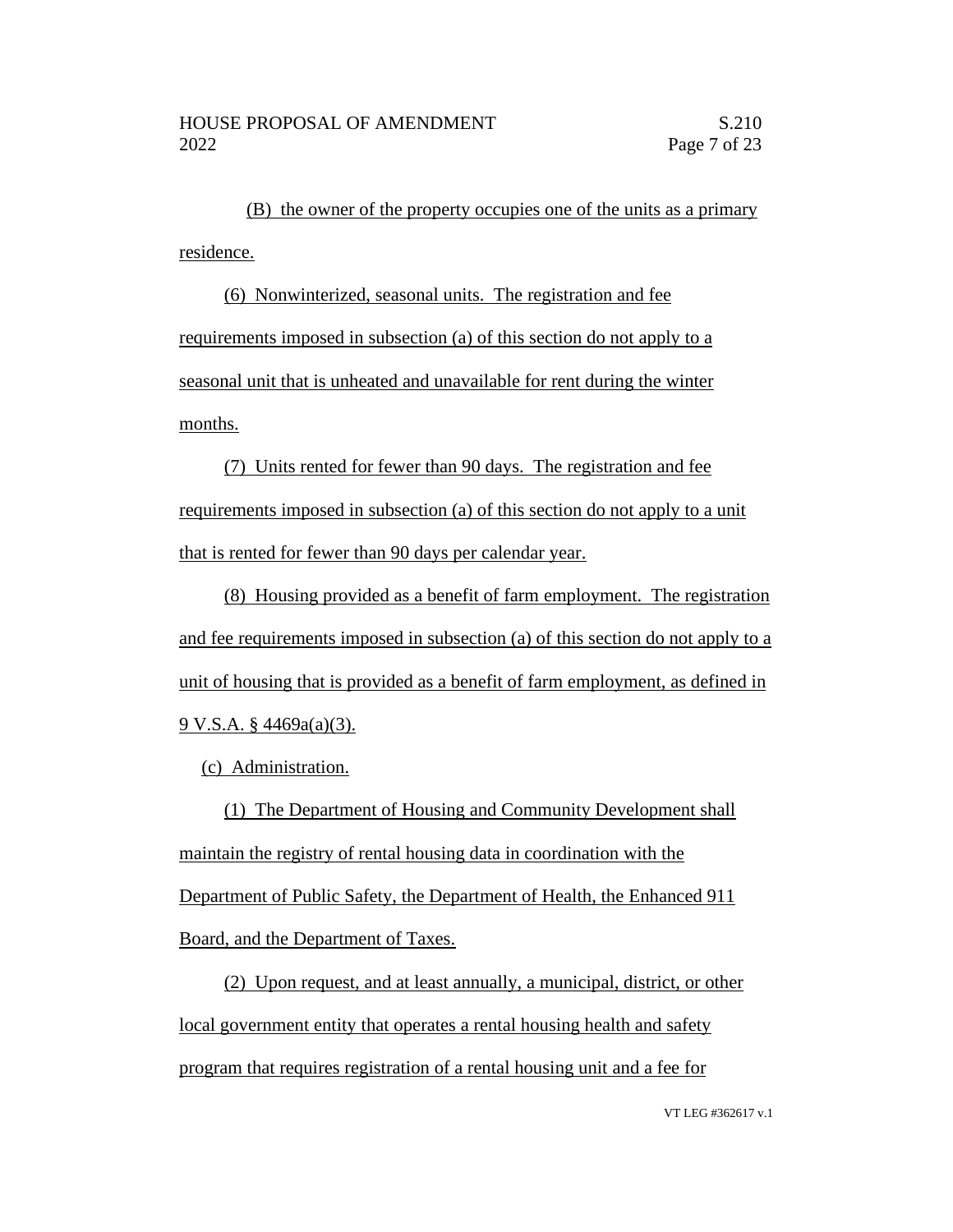inclusion on its registry shall provide to the Department of Housing and Community Development the data for each unit that is required pursuant to subsection (a) of this section.

(3)(A) The data the Department collects pursuant to this section is exempt from public inspection and copying pursuant to 1 V.S.A.  $\S 317(c)(1)$ .

(B) The Department:

(i) may disclose data it collects pursuant to this section only to other State, municipal, or regional government entities; nonprofit organizations; or other persons for the purposes of protecting public health and safety;

(ii) shall not disclose data it collects pursuant to this section for a commercial purpose; and

(iii) shall require, as a condition of receiving data collected pursuant to this section, that a person to whom the Department discloses the data takes steps necessary to protect the privacy of persons whom the data concerns and to prevent further disclosure.

(d) Rental Housing Safety Special Fund.

(1) The Rental Housing Safety Special Fund is created pursuant to 32 V.S.A. chapter 7, subchapter 5.

(2) The Department shall maintain the fees collected pursuant to this section in the Fund, the proceeds of which the Department shall use: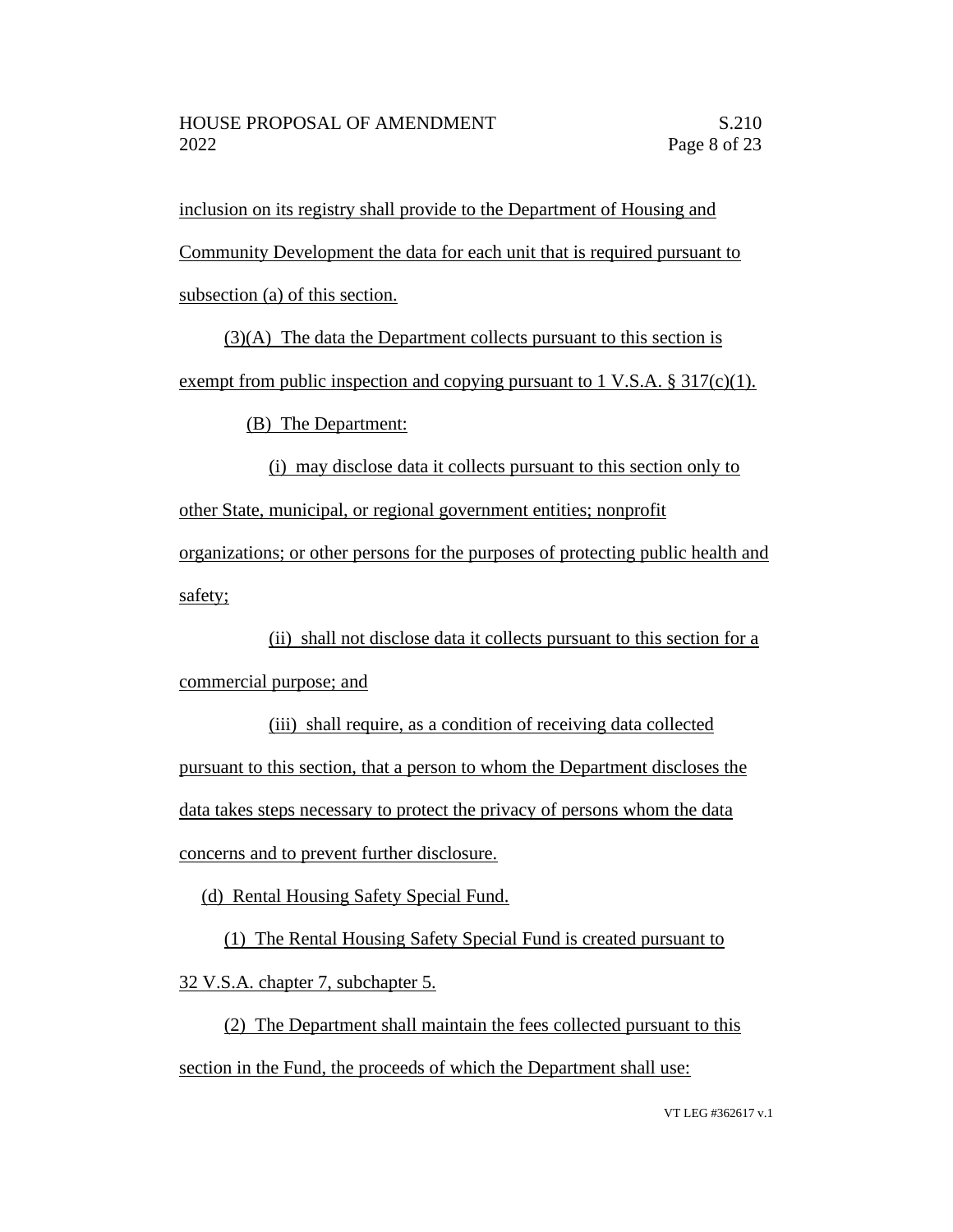(A) to hire authorized staff to administer the registry and registration requirements imposed in this section; and

(B) to provide funding to the Department of Public Safety to hire authorized staff to conduct inspections and regulate rental housing pursuant to section 2677 of this title.

\* \* \* Penalty for Failure to Register \* \* \*

Sec. 2. 20 V.S.A. § 2678(e) is added to read:

(e) Failure to register; penalty. The Department of Housing and Community Development shall impose an administrative penalty of not more than \$200.00 per unit for an owner of rental housing who knowingly fails to register or pay the fee required pursuant to this section.

\* \* \* Registration; Prospective Repeal \* \* \*

Sec. 3. REPEAL

20 V.S.A. § 2678(b)(8) (exemption for housing provided as a benefit of farm employment) is repealed.

\* \* \* Positions Authorized \* \* \*

Sec. 4. DEPARTMENT OF PUBLIC SAFETY; POSITIONS

(a) The Department of Public Safety is authorized to create five full-time classified Inspector positions in order to conduct rental housing health and safety inspections and enforcement pursuant to 20 V.S.A. chapter 172.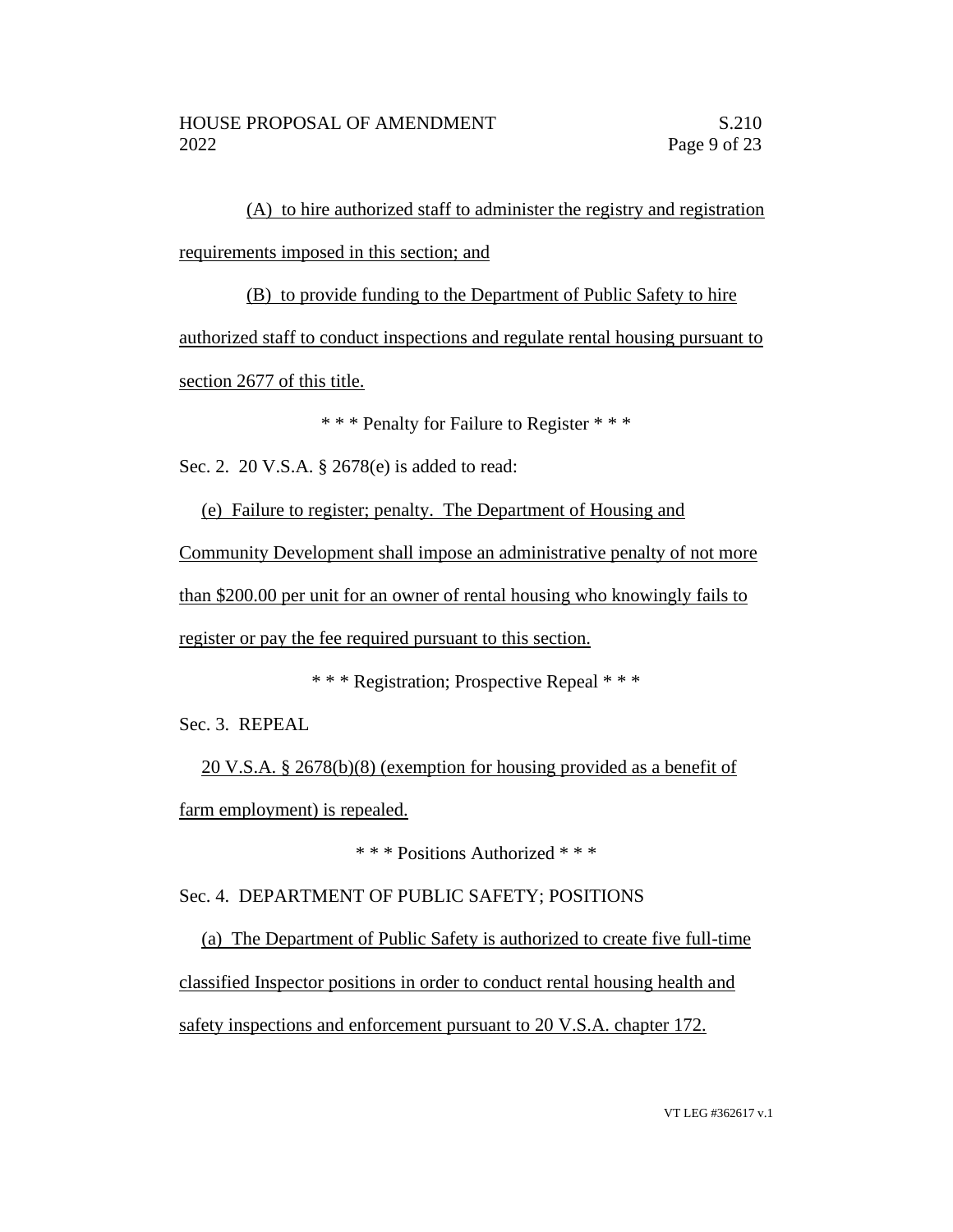(b) The Department may hire the Inspectors authorized by this section with funds appropriated for that purpose and to the extent additional funds become available from the Rental Housing Safety Special Fund created and maintained pursuant to 20 V.S.A. § 2678(d).

Sec. 5. DEPARTMENT OF HOUSING AND COMMUNITY

### DEVELOPMENT; POSITIONS

(a) The Department of Housing and Community Development is authorized to create one full-time classified position and one half-time classified position to design and implement the registry created in, and to administer and enforce the registry requirements of, 20 V.S.A. § 2678.

(b) The Department may hire staff authorized by this section with funds appropriated for that purpose and to the extent additional funds become available from the Rental Housing Safety Special Fund created and maintained pursuant to 20 V.S.A. § 2678(d).

\* \* \* Conforming Changes to Current Law Governing the Department of

Health, State Board of Health, and Local Health Officials \* \* \*

Sec. 6. 18 V.S.A. chapter 11 is amended to read:

## CHAPTER 11. LOCAL HEALTH OFFICIALS

#### \* \* \*

## § 602a. DUTIES OF LOCAL HEALTH OFFICERS

(a) A local health officer, within his or her jurisdiction, shall: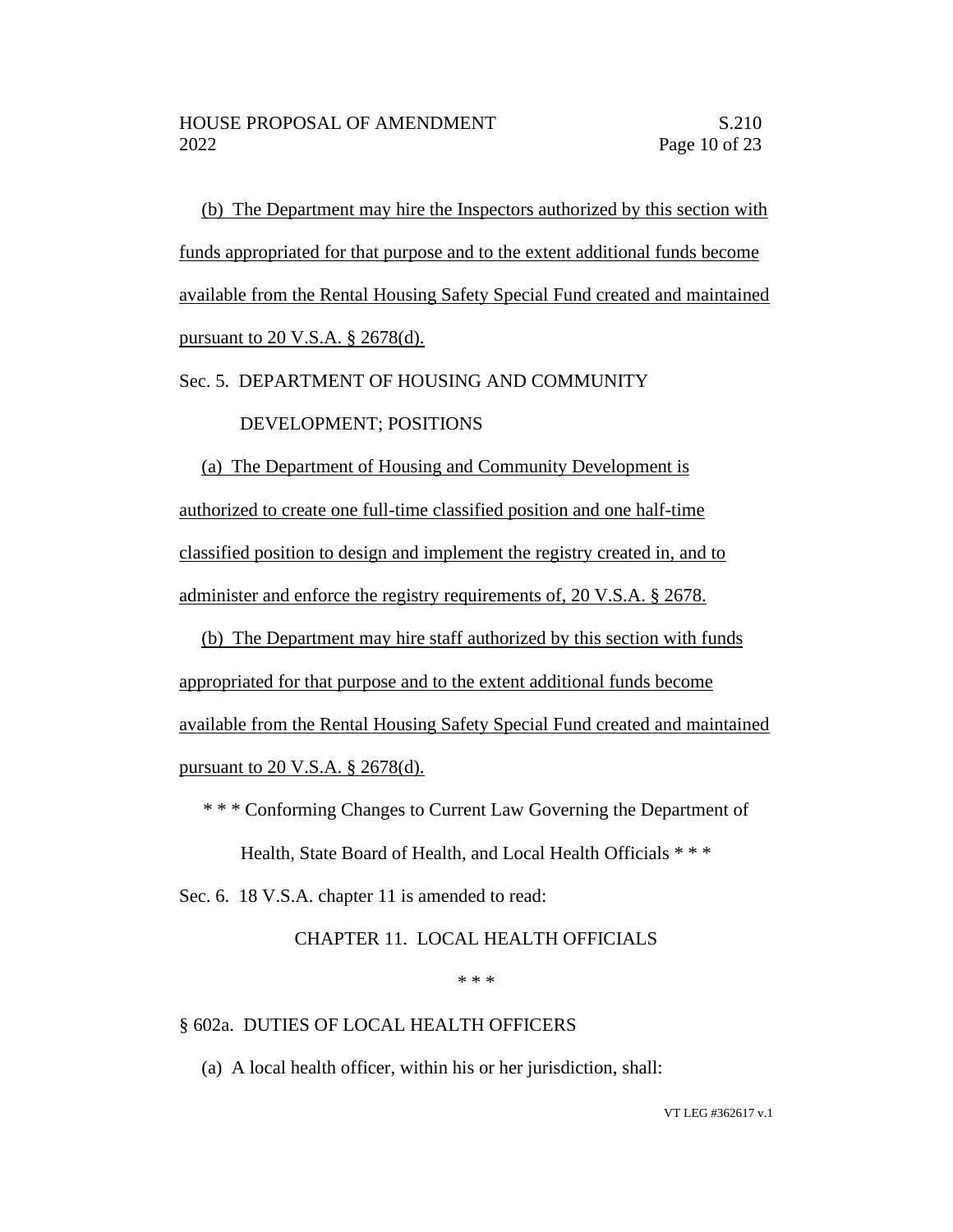(1) upon request of a landlord or tenant, or upon receipt of information regarding a condition that may be a public health hazard, conduct an investigation;

(2) enforce the provisions of this title, the rules promulgated, and permits issued thereunder;

(3) prevent, remove, or destroy any public health hazard, or mitigate any significant public health risk in accordance with the provisions of this title;

(4) in consultation with the Department, take the steps necessary to enforce all orders issued pursuant to chapter 3 of this title; and

(5) have the authority to assist the Department of Public Safety in inspecting rental housing pursuant to 20 V.S.A. chapter 172, provided that if the local health officer inspects a rental property without an inspector from the Division, the officer shall issue an inspection report in compliance with 20 V.S.A § 2677(b)(2).

(b) Upon discovery of violation or a public health hazard or public health risk that involves a public water system, a food or lodging establishment, or any other matter regulated by Department rule, the local health officer shall immediately notify the Division of Environmental Health. Upon discovery of any other violation, public health hazard, or public health risk, the local health officer shall notify the Division of Environmental Health within 48 hours of discovery of such violation or hazard and of any action taken by the officer.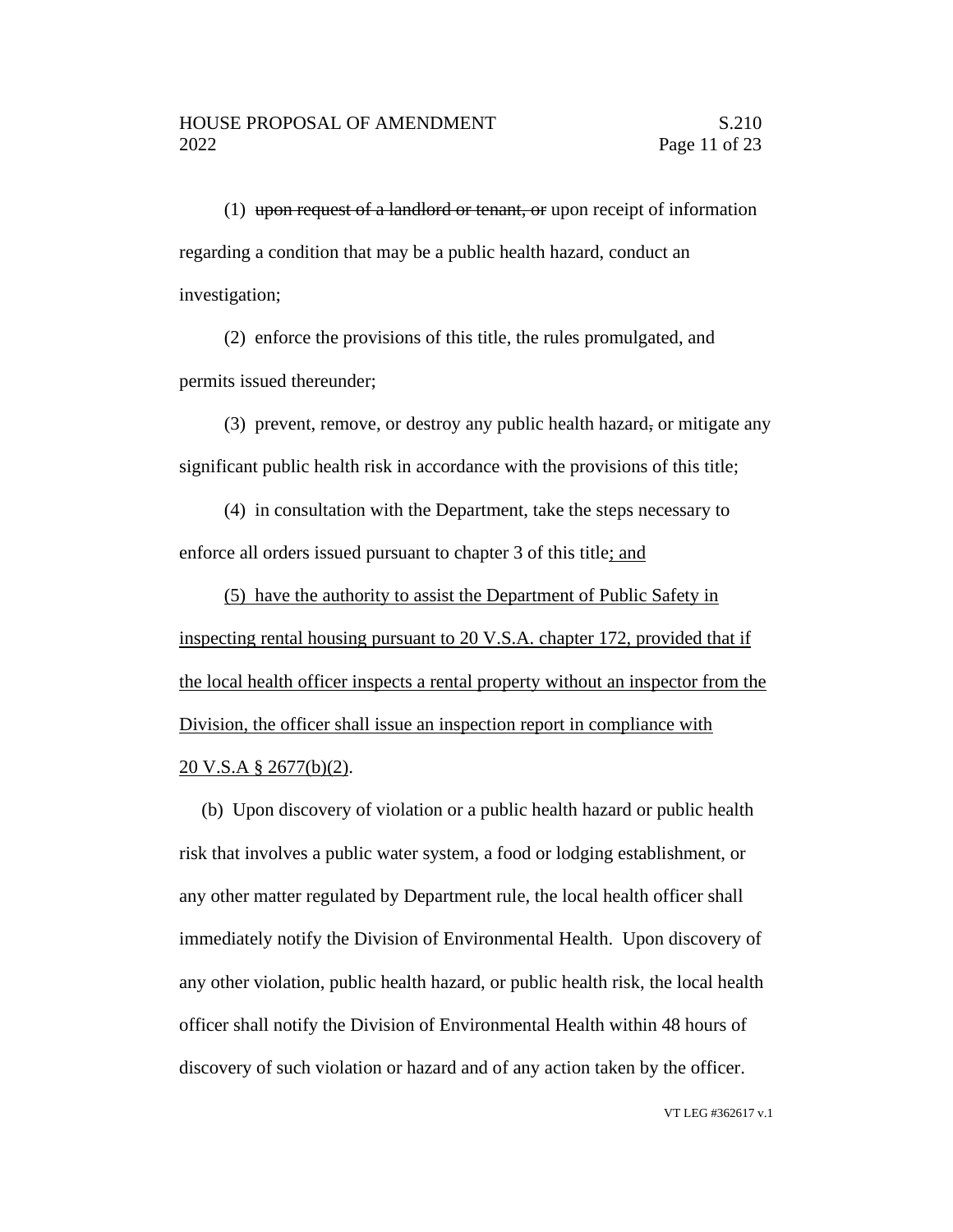### § 603. RENTAL HOUSING SAFETY; INSPECTION REPORTS

 $(a)(1)$  When conducting an investigation of rental housing, a local health officer shall issue a written inspection report on the rental property using the protocols for implementing the Rental Housing Health Code of the Department or the municipality, in the case of a municipality that has established a code enforcement office.

(2) A written inspection report shall:

(A) contain findings of fact that serve as the basis of one or more violations;

(B) specify the requirements and timelines necessary to correct a violation;

(C) provide notice that the landlord is prohibited from renting the affected unit to a new tenant until the violation is corrected; and

(D) provide notice in plain language that the landlord and agents of the landlord must have access to the rental unit to make repairs as ordered by the health officer consistent with the access provisions in 9 V.S.A. § 4460.

(3) A local health officer shall:

(A) provide a copy of the inspection report to the landlord and any tenants affected by a violation by delivering the report electronically, in person, by first class mail, or by leaving a copy at each unit affected by the deficiency; and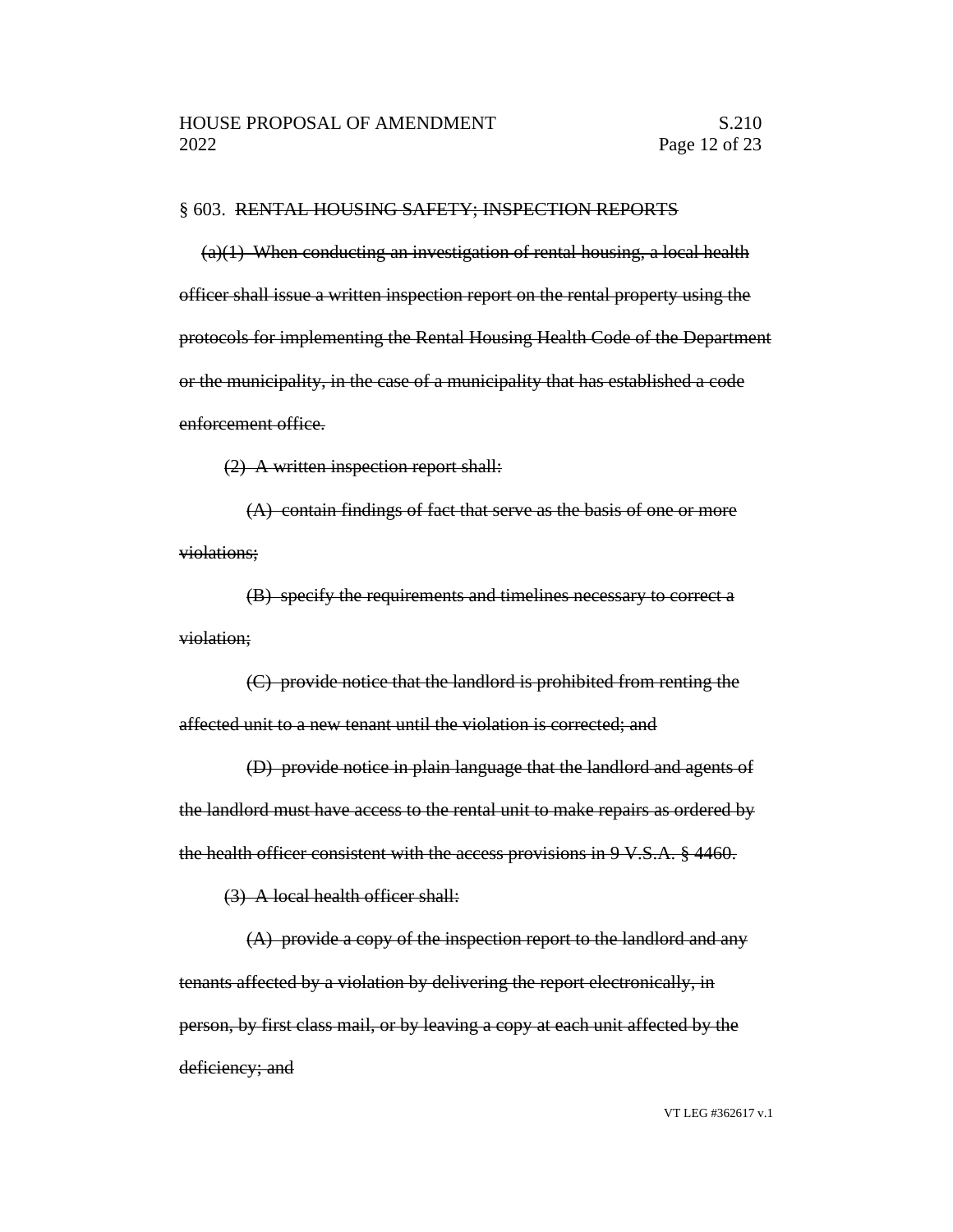$(B)(i)$  if a municipality has established a code enforcement office, provide information on each inspection according to a schedule and in a format adopted by the Department in consultation with municipalities that have established code enforcement offices; or

(ii) if a municipality has not established a code enforcement office, provide information on each inspection to the Department within seven days of issuing the report using an electronic system designed for that purpose, or within 14 days by mail if the municipality is unable to utilize the electronic system.

(4) If an entire property is affected by a violation, the local health officer shall post a copy of the inspection report in a common area of the property and include a prominent notice that the report shall not be removed until authorized by the local health officer.

(5) A municipality shall make an inspection report available as a public record.

(b)(1) A local health officer may impose a civil penalty of not more than \$200.00 per day for each violation that is not corrected by the date provided in the written inspection report, or when a unit is re-rented to a new tenant prior to the correction of a violation.

 $(2)(A)$  If the cumulative amount of penalties imposed pursuant to this subsection is \$800.00 or less, the local health officer, Department of Health, or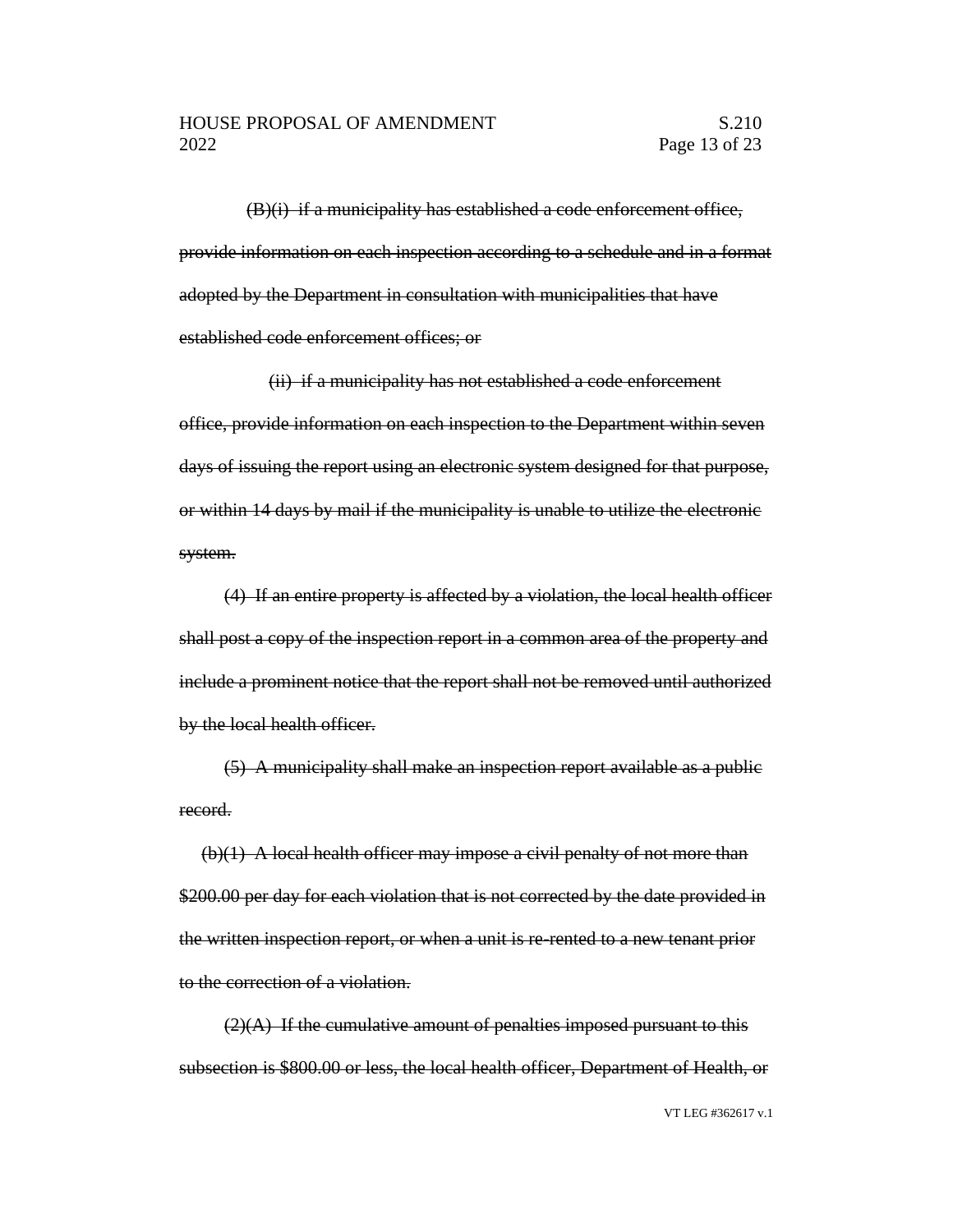State's Attorney may bring a civil enforcement action in the Judicial Bureau pursuant to 4 V.S.A. chapter 29.

(B) The waiver penalty for a violation in an action brought pursuant to this subsection is 50 percent of the full penalty amount.

(3) If the cumulative amount of penalties imposed pursuant to this subsection is more than \$800.00, or if injunctive relief is sought, the local health officer, Department of Health, or State's Attorney may commence an action in the Civil Division of the Superior Court for the county in which a violation occurred.

(c) If a local health officer fails to conduct an investigation pursuant to section 602a of this title or fails to issue an inspection report pursuant to this section, a landlord or tenant may request that the Department, at its discretion, conduct an investigation or contact the local board of health to take action. [Repealed.]

\* \* \*

#### \* \* \* Transition Provisions \* \* \*

# Sec. 7. RENTAL HOUSING HEALTH AND SAFETY; TRANSITION PROVISIONS

(a) Notwithstanding any provision of law to the contrary:

(1) Until the Commissioner of Public Safety adopts rules governing rental housing health and safety pursuant to 20 V.S.A. § 2677, the Department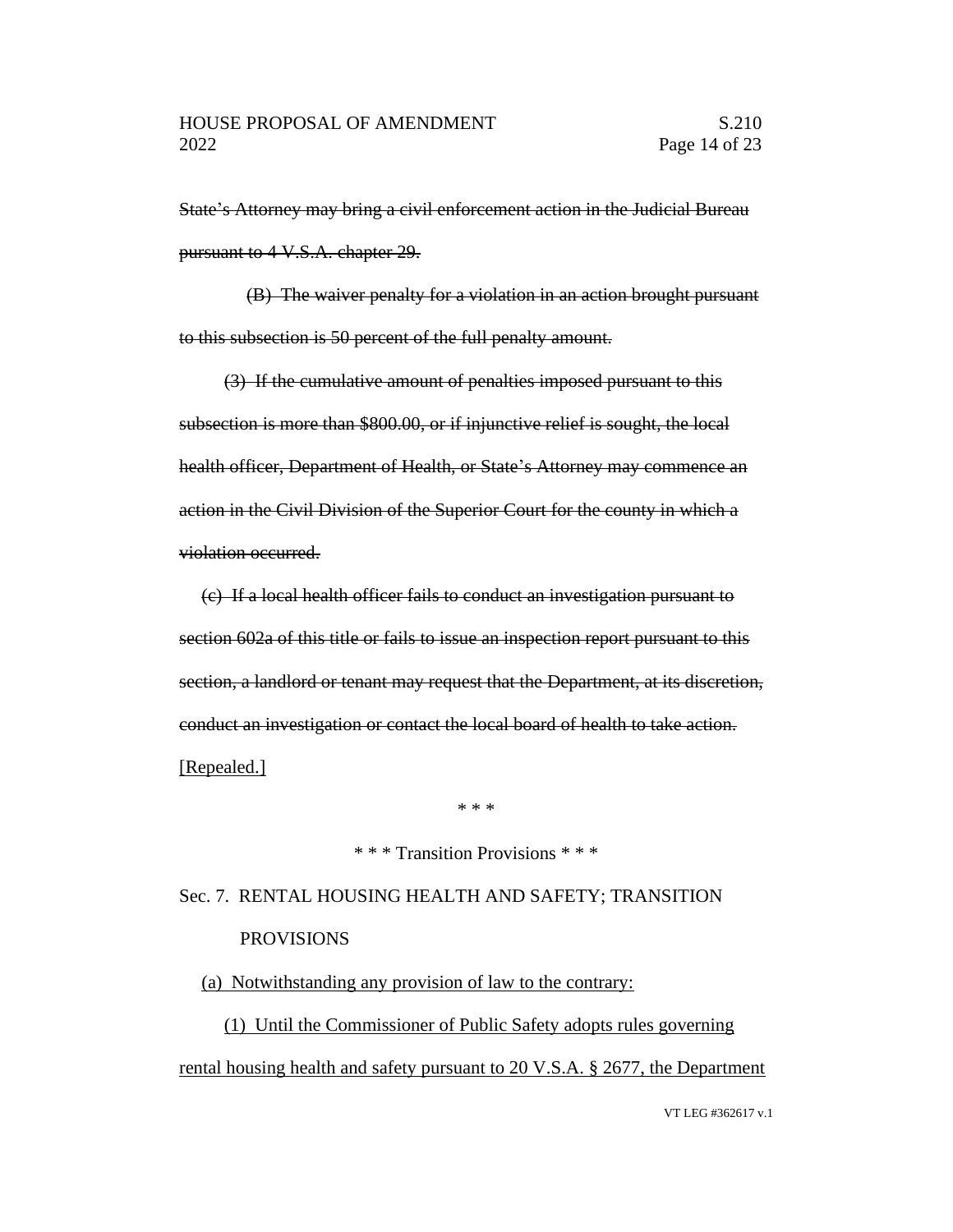of Health, local officials authorized by law, and the Department of Public

Safety have concurrent authority to enforce the Vermont Rental Housing

Health Code adopted by the Department of Health pursuant to 18 V.S.A.

 $\S$  102, 3 V.S.A.  $\S$  3003(a), and 3 V.S.A.  $\S$  801(b)(11).

(2) The Commissioner of Public Safety may immediately adopt a rule incorporating the Rental Housing Health Code without following the procedures otherwise required for general rulemaking in 3 V.S.A. chapter 25.

(3) Except as provided in subdivision (2) of this subsection, the Commissioner of Public Safety shall comply with the requirements for general rulemaking in 3 V.S.A. chapter 25 when adopting rules governing rental housing health and safety.

(b) Upon the adoption of rules governing rental housing health and safety pursuant to the authority in 20 V.S.A. § 2677:

(1) the Department of Public Safety is the State government entity with primary authority to enforce State laws governing rental housing health and safety;

(2) the Department of Public Safety and local officials have concurrent authority to enforce State and local laws governing rental housing health and safety pursuant to 18 V.S.A. chapter 11; 20 V.S.A. chapter 172, subchapter 2; 24 V.S.A. chapters 83 and 123; and applicable municipal law; and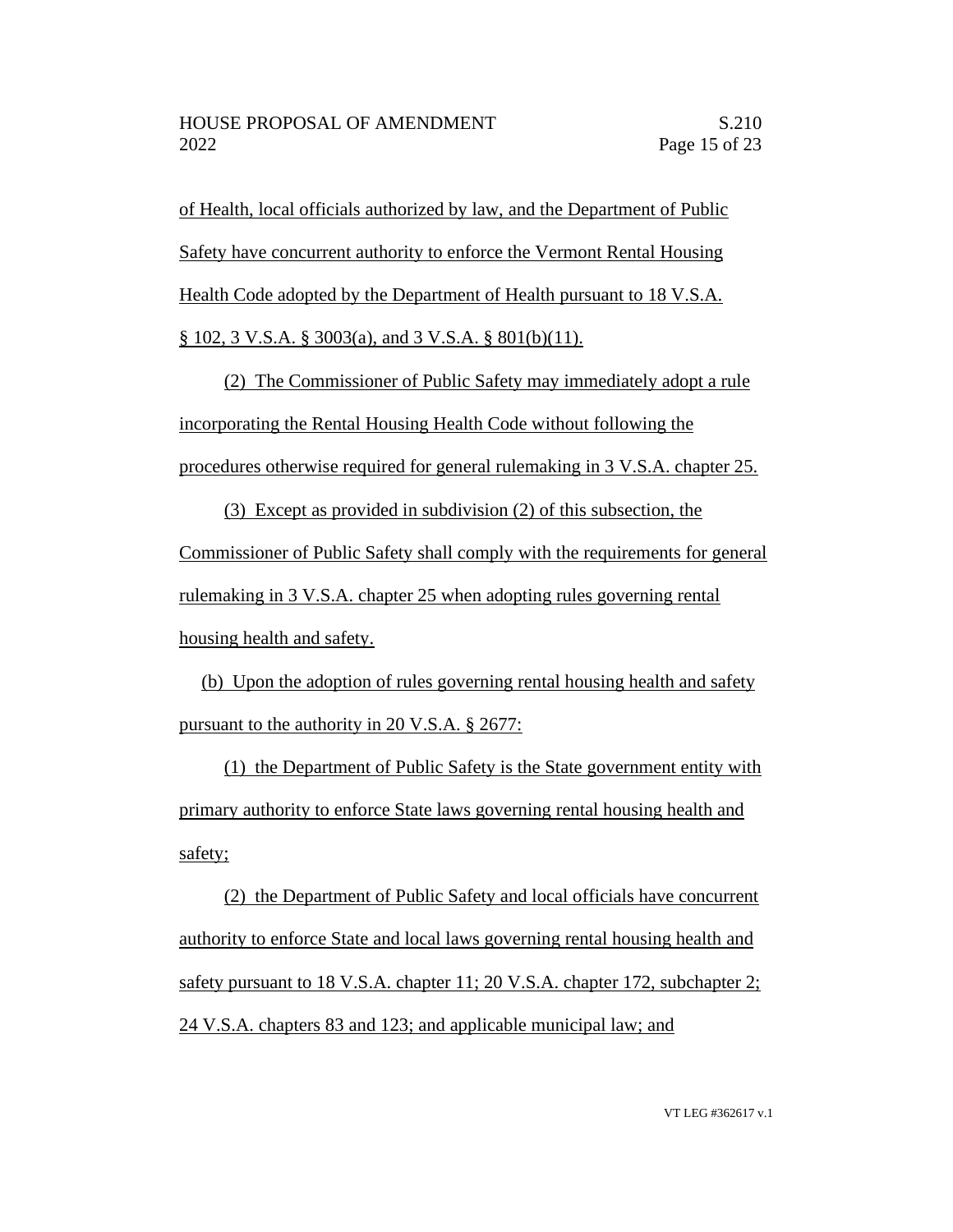(3) the Department of Health, the State Board of Health, and local health officials have concurrent authority to enforce State and local laws governing public health hazards and public health risks, as those terms are defined in

18 V.S.A. § 2, pursuant to 18 V.S.A. chapters 1, 3, and 11.

\* \* \* Vermont Housing Investments \* \* \*

# Sec. 8. VERMONT RENTAL HOUSING IMPROVEMENT PROGRAM; PURPOSE

(a) Recognizing that Vermont's rental housing stock is some of the oldest in the country and that much of it needs to be updated to meet code requirements and other standards, the Vermont Rental Housing Improvement Program is intended to incentivize private apartment owners to make significant improvements to both housing quality and weatherization by providing grants and forgivable loans that are matched in part by the property owner.

(b) The Program seeks to take the lessons learned from the successful Rehousing Recovery Program established with funds provided by the Federal CARES Act and implement them in a State-funded program.

Sec. 9. 10 V.S.A. chapter 29, subchapter 3 is added to read:

# Subchapter 3. Housing; Investments

# § 699. VERMONT RENTAL HOUSING IMPROVEMENT PROGRAM

(a) Creation of program.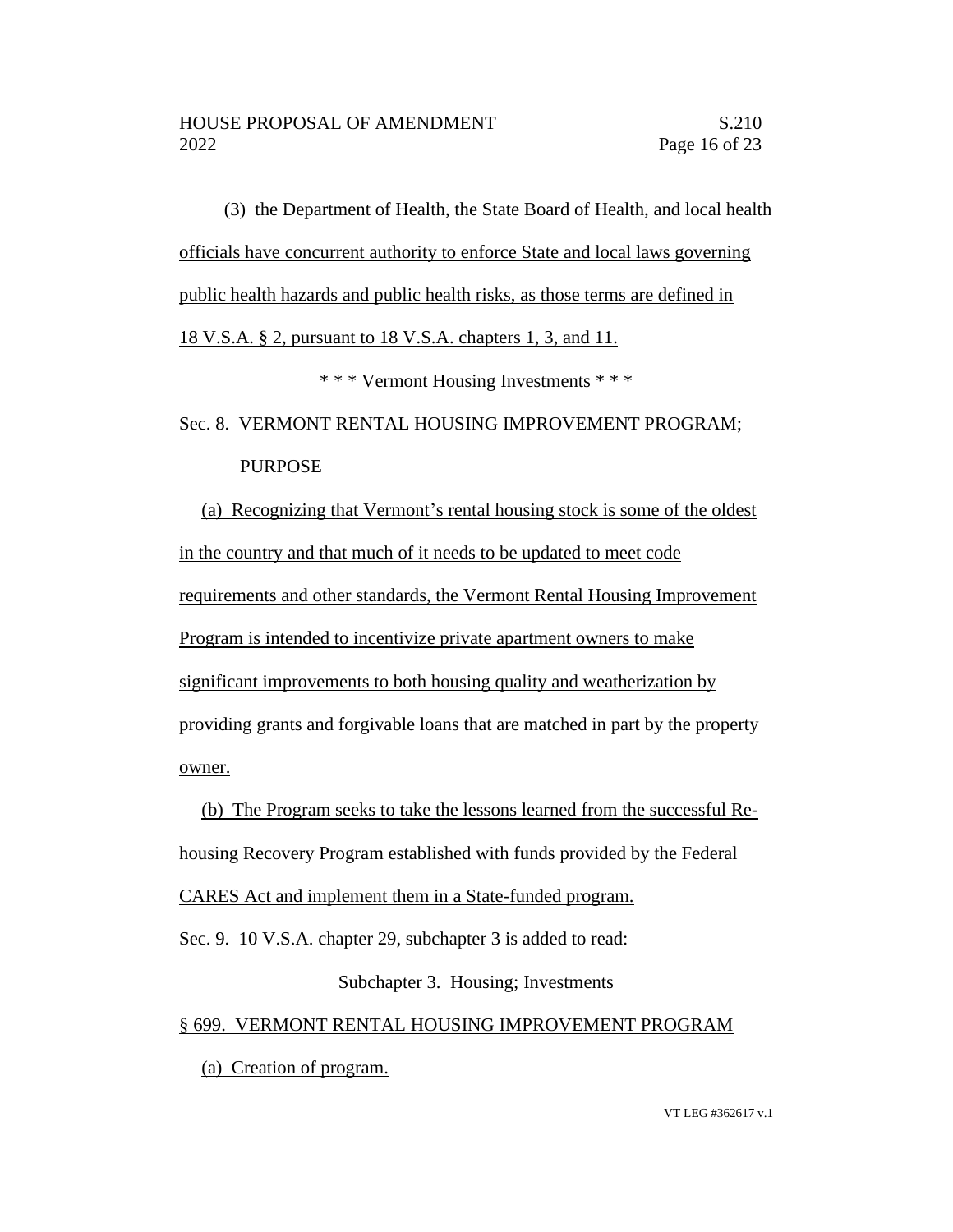(1) The Department of Housing and Community Development shall design and implement a Vermont Rental Housing Improvement Program, through which the Department shall award funding to statewide or regional nonprofit housing organizations, or both, to provide competitive grants and forgivable loans to private landlords for the rehabilitation, including weatherization, of eligible rental housing units.

(2) The Department shall develop statewide standards for the Program, including factors that partner organizations shall use to evaluate applications and award grants and forgivable loans.

(b) Eligible rental housing units. The following units are eligible for a grant or forgivable loan through the Program:

(1) Non-code compliant. The unit does not comply with the requirements of applicable building, housing, or health laws.

(2) New accessory dwelling.

(A) The unit will be a newly created accessory dwelling unit that

meets the requirements of 24 V.S.A. § 4412(1)(E).

(B) The unit will be newly created on a lot with an existing structure.

(c) Administration. The Department shall require a housing organization that receives funding under the Program to adopt:

(1) a standard application form that describes the application process and includes instructions and examples to help landlords apply;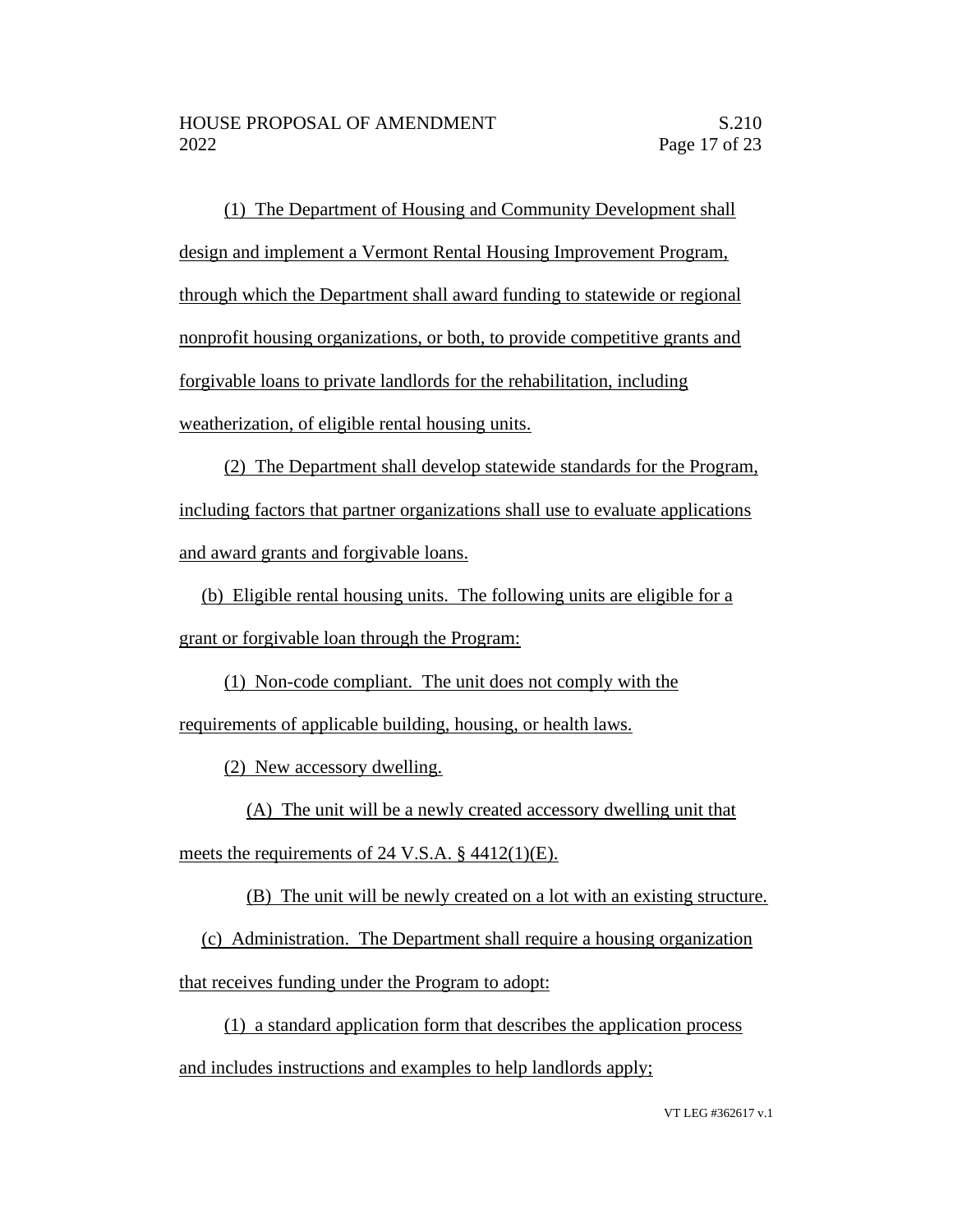(2) an award process that ensures equitable selection of landlords, subject to a housing organization's exercise of discretion based on the factors adopted by the Department pursuant to subsection (a) of this section; and

(3) a grant and loan management system that ensures accountability for funds awarded.

(d) Program requirements applicable to grants and forgivable loans.

(1) A grant or loan shall not exceed \$50,000.00 per unit. In determining the amount of a grant or loan, a housing organization shall consider the number of bedrooms in the unit and whether the unit is being rehabilitated or newly created.

(2) A landlord shall contribute matching funds or in-kind services that equal or exceed 20 percent of the value of the grant or loan.

(3) A project may include a weatherization component.

(4) A project shall comply with applicable building, housing, and health laws.

(5) The terms and conditions of a grant or loan agreement apply to the original recipient and to a successor in interest for the period the grant or loan agreement is in effect.

(6) The identity of a recipient and the amount of a grant or forgivable loan are public records that shall be available for public copying and inspection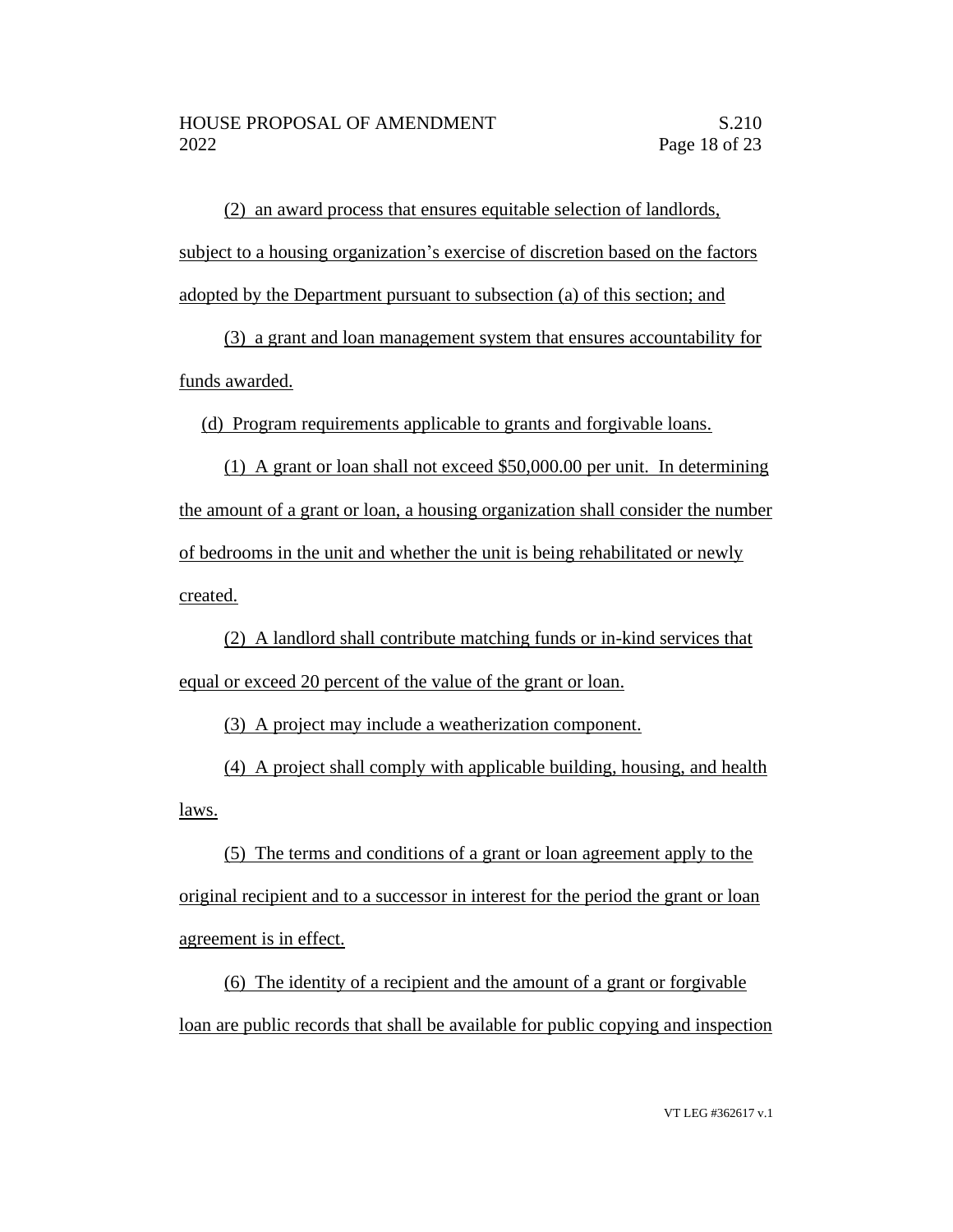and the Department shall publish this information at least quarterly on its website.

(e) Program requirements applicable to grants. For a grant awarded under the Program, the following requirements apply for a minimum period of five years:

(1) A landlord shall coordinate with nonprofit housing partners and local coordinated entry organizations to identify potential tenants.

 $(2)(A)$  Except as provided in subdivision  $(2)(B)$  of this subsection (e), a landlord shall lease the unit to a household that is exiting homelessness or actively working with an immigrant or refugee resettlement program.

(B) If, upon petition of the landlord, the Department or the housing organization that issued the grant determines that a household exiting homelessness is not available to lease the unit, then the landlord shall lease the unit:

(i) to a household with an income equal to or less than 80 percent of area median income; or

(ii) if such a household is unavailable, to another household with the approval of the Department or housing organization.

 $(3)(A)$  A landlord shall accept any housing vouchers that are available to pay all, or a portion of, the tenant's rent and utilities.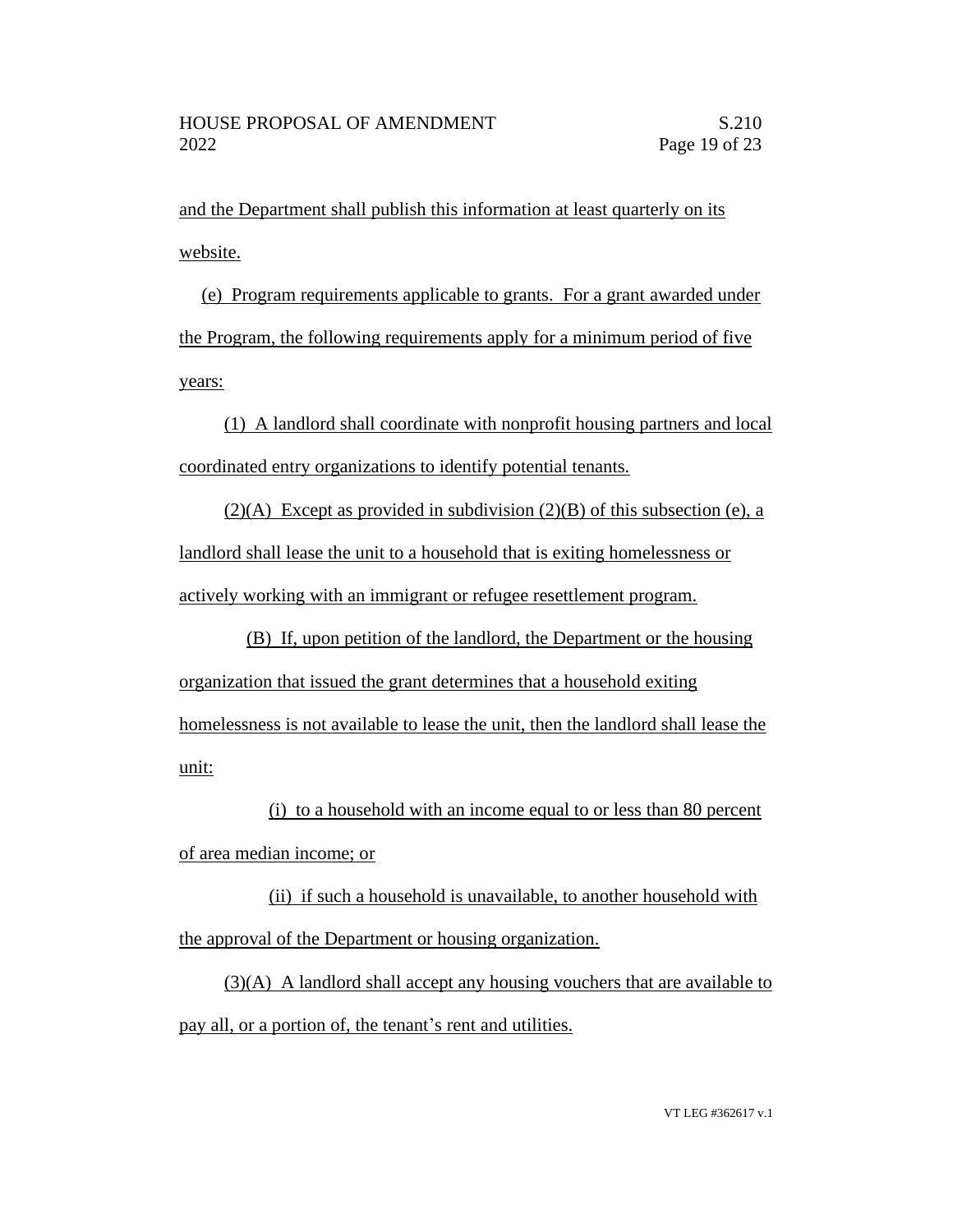(B) If no housing voucher or federal or State subsidy is available, the total cost of rent for the unit, including utilities not covered by rent payments, shall not exceed the applicable fair market rent established by the Department of Housing and Urban Development.

(4)(A) A landlord may convert a grant to a forgivable loan upon approval of the Department and the housing organization that approved the grant.

(B) A landlord who converts a grant to a forgivable loan shall receive a 10 percent credit for loan forgiveness for each year in which the landlord participates in the grant program.

(f) Requirements applicable to forgivable loans. For a forgivable loan awarded under the Program, the following requirements apply for a minimum period of 10 years:

(1)(A) A landlord shall accept any housing vouchers that are available to pay all, or a portion of, the tenant's rent and utilities.

(B) If no housing voucher or federal or State subsidy is available, the cost of rent for the unit, including utilities not covered by rent payments, shall not exceed the applicable fair market rent established by the Department of Housing and Urban Development.

(2) The Department shall forgive 10 percent of the amount of a forgivable loan for each year a landlord participates in the loan program.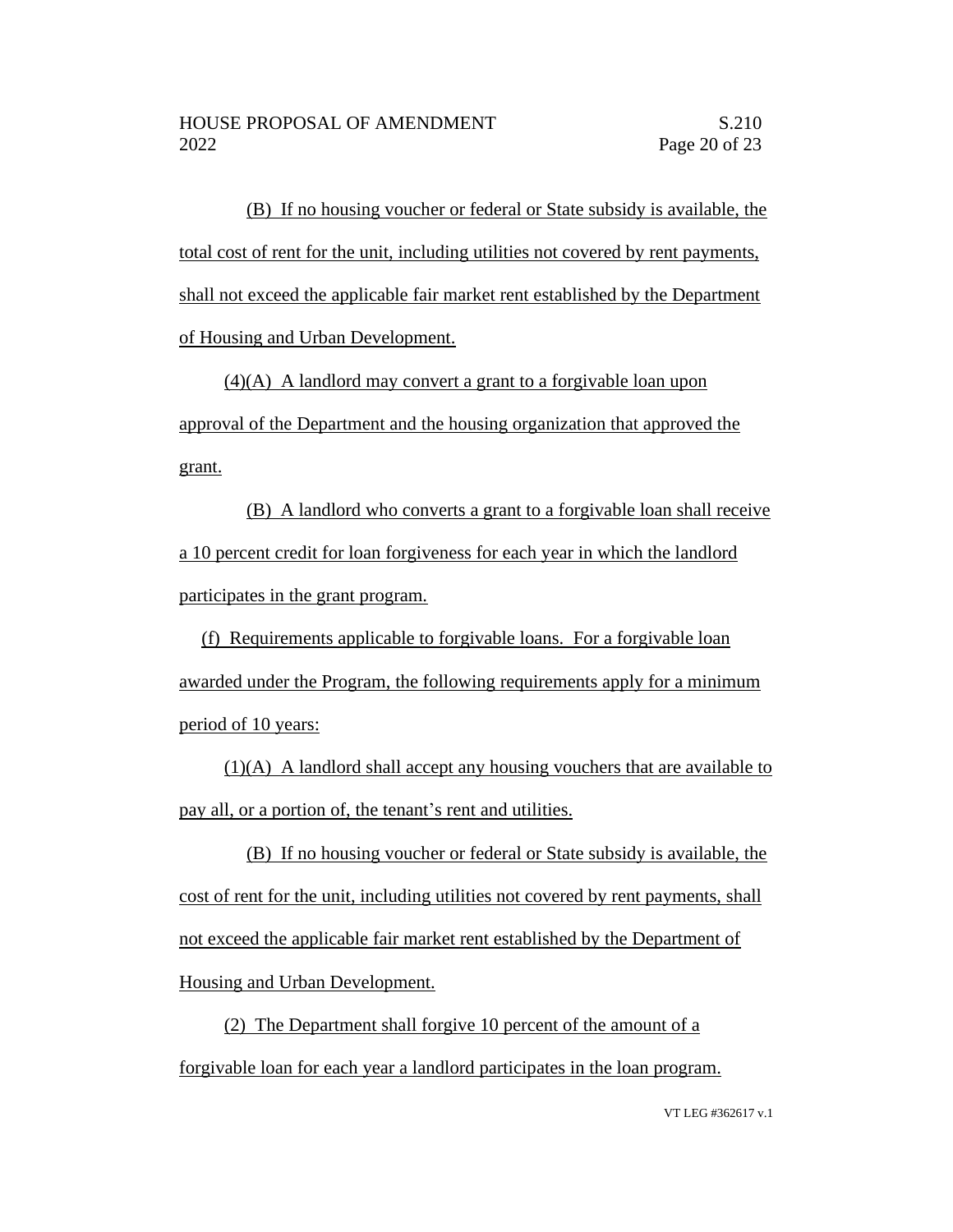(g) Lien priority. A lien for a grant converted to a loan or for a forgivable loan issued pursuant to this section is subordinate to:

(1) a lien on the property in existence at the time the lien for rehabilitation and weatherization of the rental housing unit is filed in the land records; and

(2) a first mortgage on the property that is refinanced and recorded after the lien for rehabilitation and weatherization of the rental housing unit is filed in the land records.

Sec. 10. REPORT

On or before February 15, 2023, the Department of Housing and

Community Development shall report to the General Assembly concerning the

design, implementation, and outcomes of the Vermont Housing Improvement

Program, including findings and any recommendations related to the amount of grant awards.

Sec. 11. APPROPRIATIONS

(a) Purpose. The purpose of the appropriations in this section are:

(1) to respond to the far-reaching public health and negative economic impacts of the COVID-19 pandemic; and

(2) to ensure that Vermonters and Vermont communities have an adequate supply of safe, affordable housing.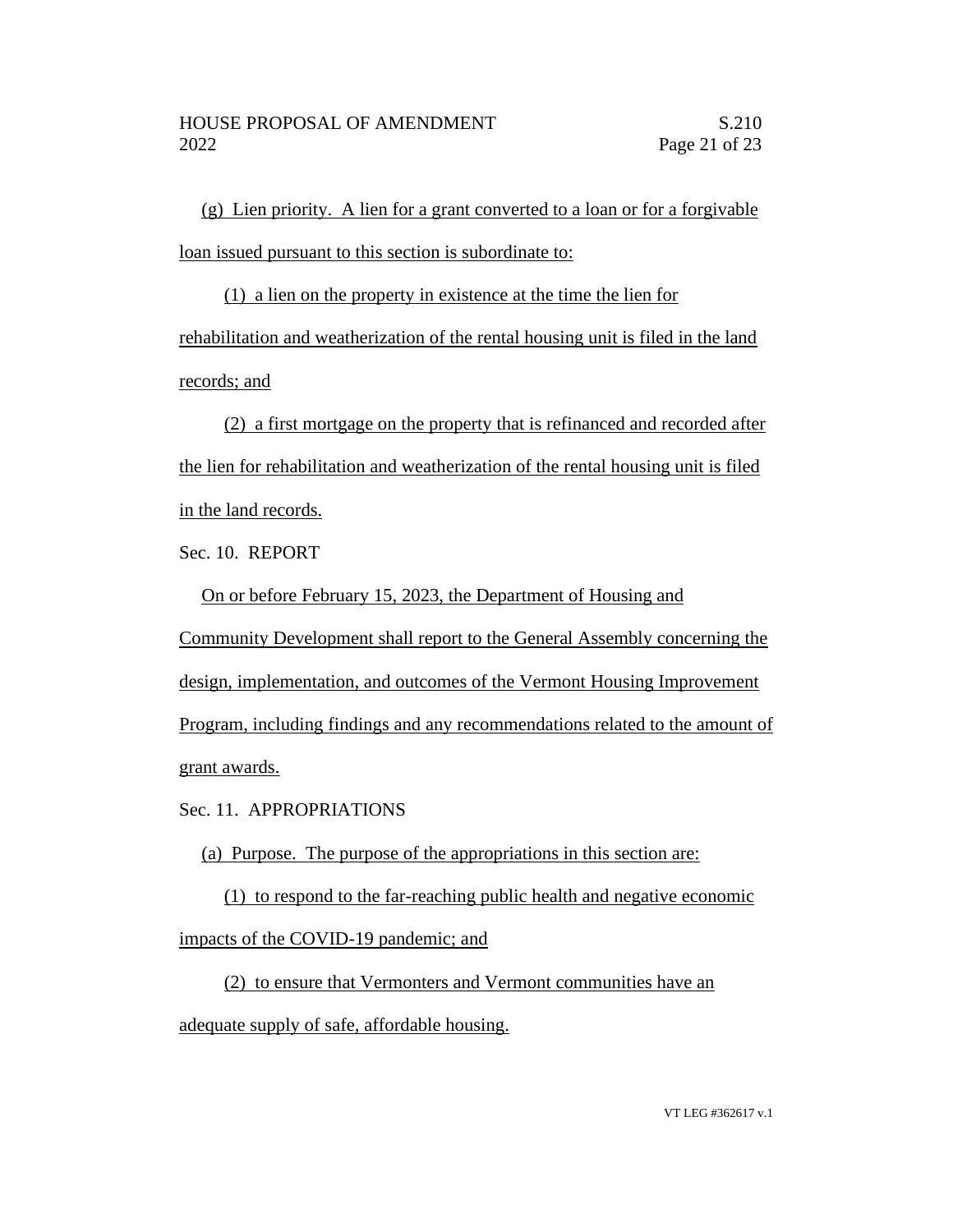(b) In fiscal year 2022, the amount of \$20,400,000.00 is appropriated from the America Rescue Plan Act (ARPA) – Coronavirus State Fiscal Recovery Funds as follows:

(1) \$100,000.00 to the Department of Public Safety as one-time startup funding to hire one or more Inspector positions authorized pursuant to Sec. 4 of this act.

(2) \$300,000.00 to the Department of Housing and Community Development as one-time startup funding to hire one or more of the positions authorized pursuant to Sec. 5 of this act.

(3) \$20,000,000.00 to the Department of Housing and Community Development to implement the Vermont Rental Housing Improvement Program created in 10 V.S.A. § 699. The Department may use not more than \$1,000,000.00 of the appropriation to facilitate a statewide education and navigation system to assist homeowners with designing, financing, permitting, and constructing accessory dwelling units.

Sec. 12. EFFECTIVE DATES

(a) This section and the following sections shall take effect on passage:

(1) Sec. 1 (DPS authority for rental housing health and safety; rental housing registration).

(2) Sec. 4 (DPS positions).

(3) Sec. 5 (DHCD positions).